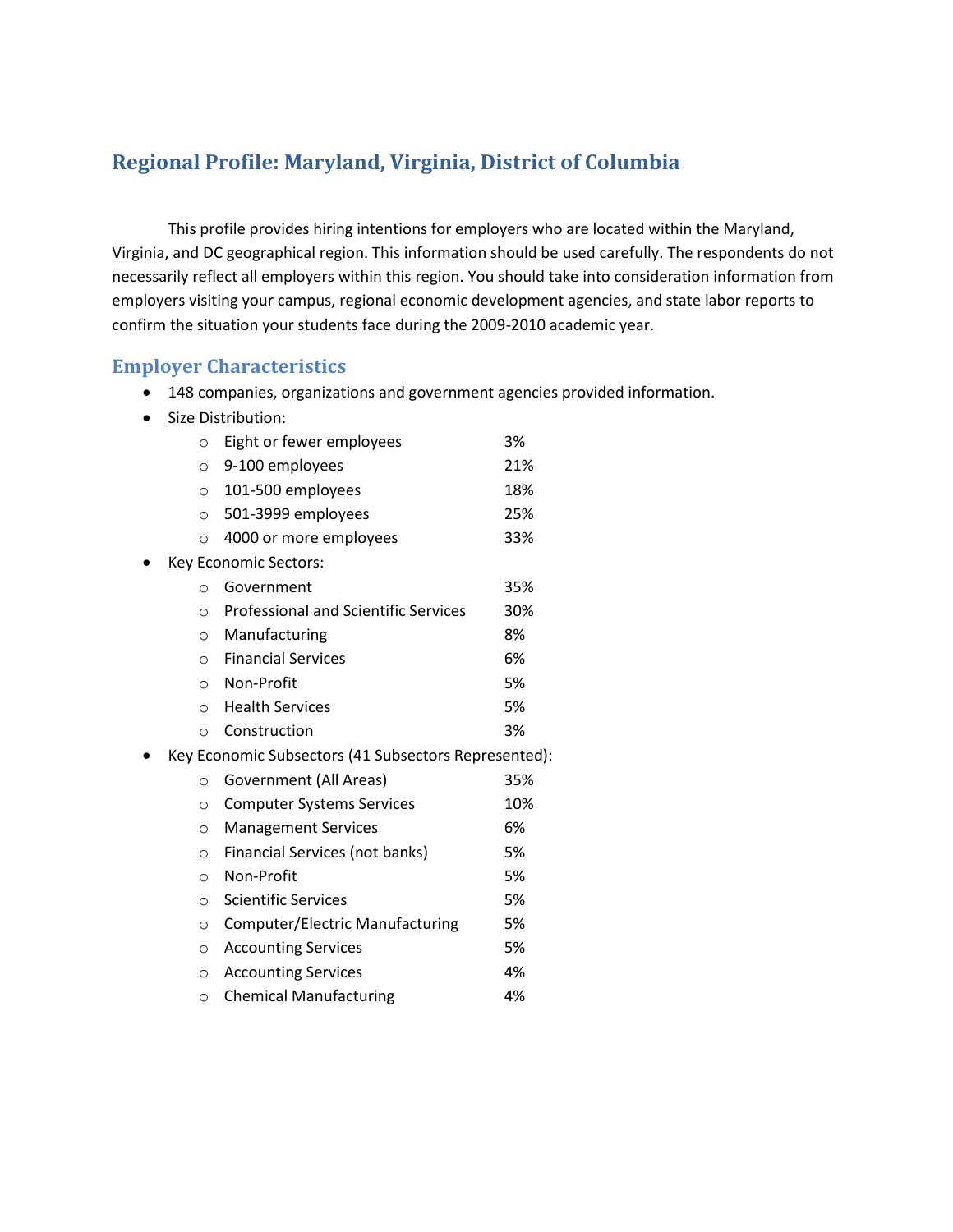#### **Hiring Intentions**

- Definitely Hire This Year 60% • Possibly Hire This Year 24% Uncertain About Hiring 21%
- Not Hiring This Year 4%

### **Hiring Targets for 2009-2010**

| <b>Degree</b>              | Hired in 2009 | <b>Anticipated in 2010</b> | <b>Percent Change</b> |
|----------------------------|---------------|----------------------------|-----------------------|
| <b>Total (All Degrees)</b> | 81.2          | 78.4                       | $-3.4$                |
| <b>Associate</b>           | 19.7          | 11.3                       | $-42.6$               |
| <b>Bachelor</b>            | 64.6          | 65.1                       | 0.8                   |
| <b>MBA</b>                 | 5.1           | 3.8                        | $-25.5$               |
| MS/MA                      | 19.9          | 17.1                       | $-14.1$               |
| <b>PhD</b>                 | 6.3           | 3.4                        | $-46.0$               |
| <b>Professional</b>        | 21.0          | 16.9                       | $-19.5$               |

## **Hiring By Size (Reported by Degree Level with Adequate Responses)**

Eight or Fewer Employees

|           |     |     | Average 2009 Average 2010 Percent Change |
|-----------|-----|-----|------------------------------------------|
| <b>BA</b> | 2.6 | 2.4 | $-7.7$                                   |
| Total     | 4.6 | 2.4 | -47.8                                    |

9-100 Employees

|              |     |     | Average 2009 Average 2010 Percent Change |
|--------------|-----|-----|------------------------------------------|
| BA           | 5.0 | 4.6 | $-8.0$                                   |
| MS/MA        | 1.3 | 2.0 | 53.8                                     |
| <b>Total</b> | 6.4 | 7.1 | 10.9                                     |

• 101-500 Employees

|              |      |      | Average 2009 Average 2010 Percent Change |
|--------------|------|------|------------------------------------------|
| BA           | 9.0  | 9.7  | 7.8                                      |
| <b>MS</b>    | 6.8  | 6.8  | 0.0                                      |
| <b>Total</b> | 14.8 | 15.8 | 6.8                                      |